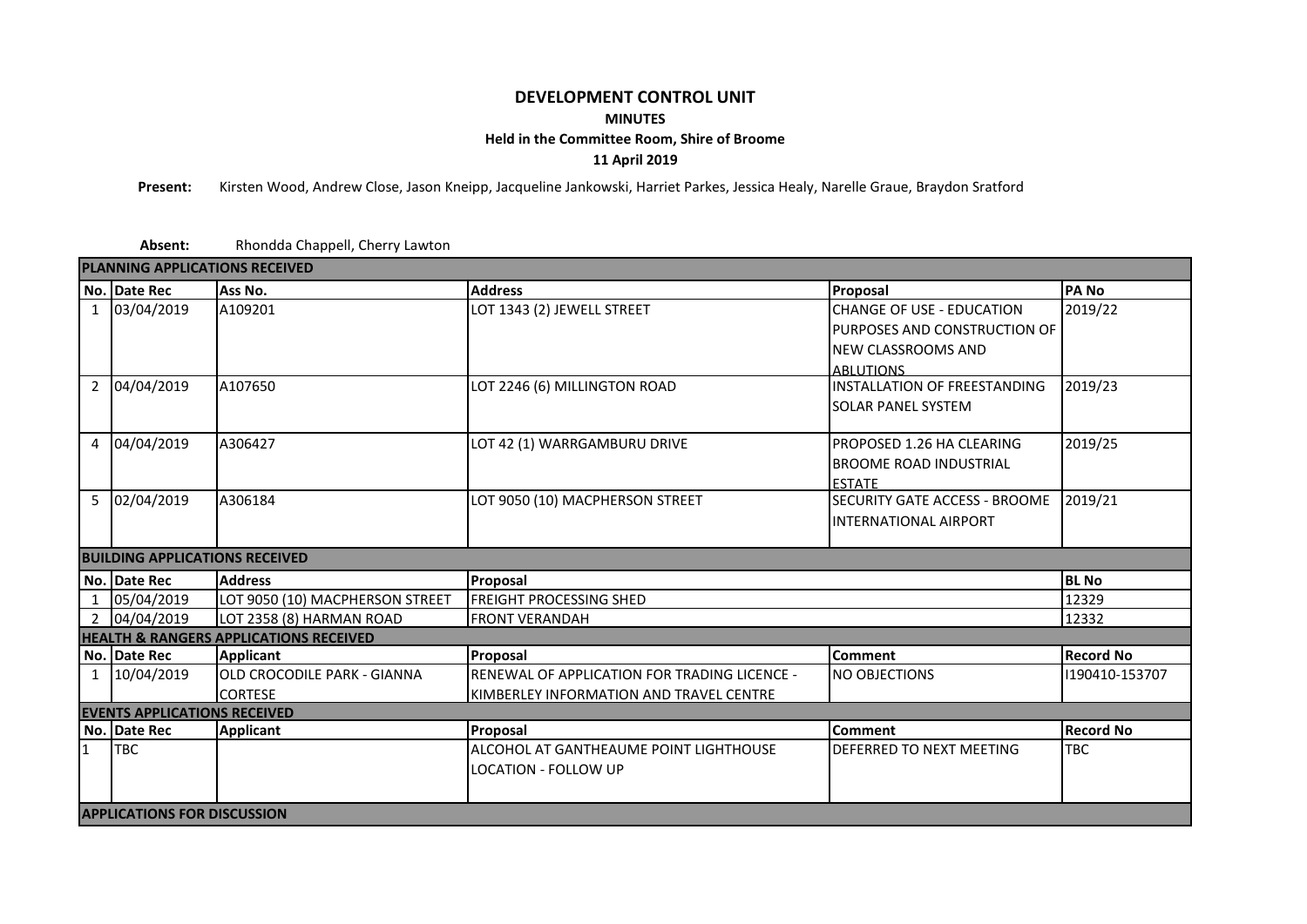|  | No.   Date Rec | <b>Address</b>               | <b>Proposal</b>                                                                       | lComments                   | <b>PA No/Officer</b> |
|--|----------------|------------------------------|---------------------------------------------------------------------------------------|-----------------------------|----------------------|
|  | 29/03/2019     | LOT 1 (20) HAMERSLEY STREET  | ICONSERVATION & MINOR WORKS - BROOME ANGLICAN IREFERRAL TO HERITAGE COUNCIL           |                             | 2019/20              |
|  |                |                              | <b>CHURCH</b>                                                                         |                             | IHF                  |
|  | 04/04/2019     | LOT 2446 (6) MILLINGTON ROAD | IINSTALLATION OF FREESTANDING SOLAR PANEL SYSTEM FURTHER INFORMATION REQUIRED 2019/23 |                             |                      |
|  |                |                              |                                                                                       | <b>IREFERRAL TO COUNCIL</b> | IHP                  |
|  |                |                              |                                                                                       |                             |                      |